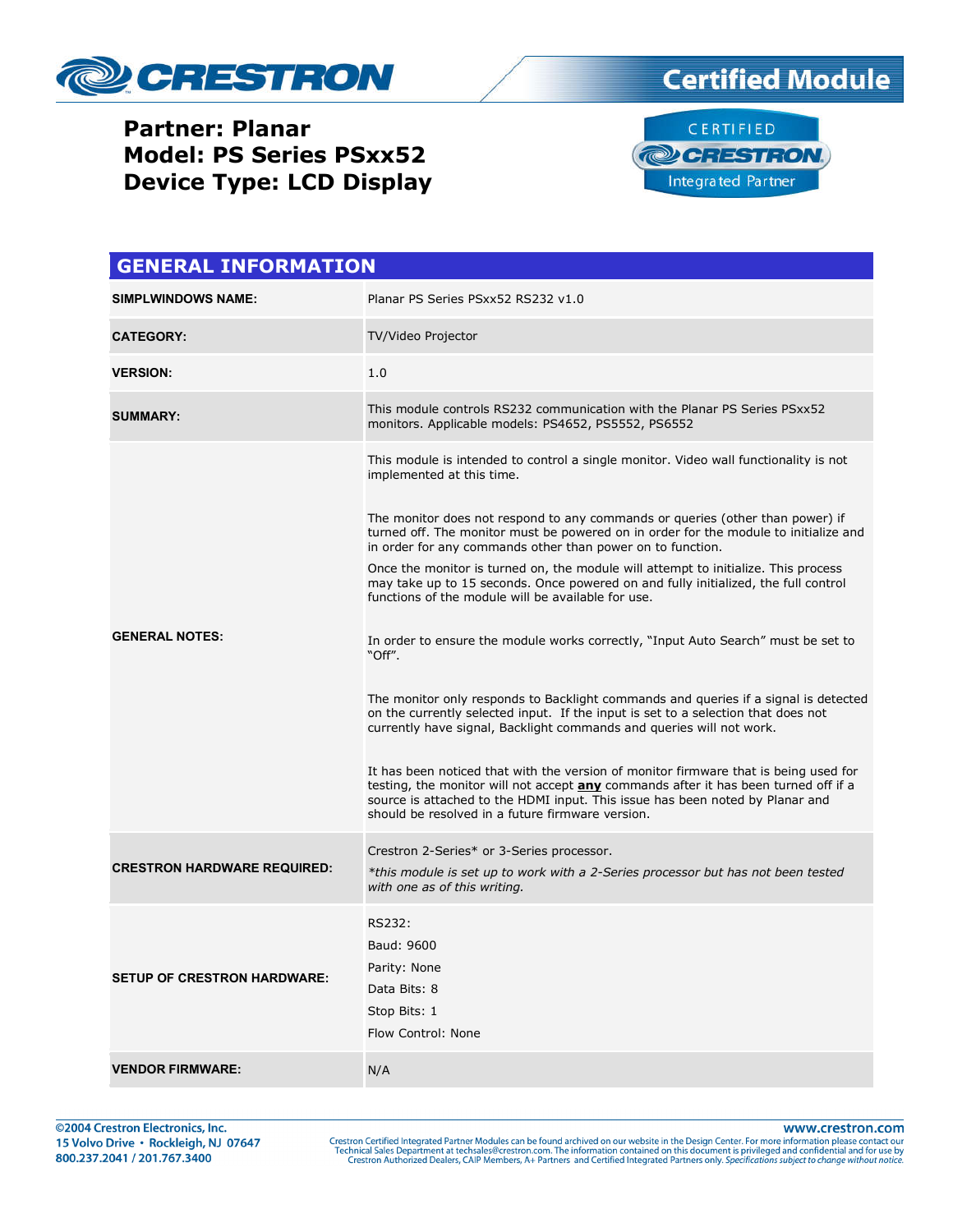

## **Partner: Planar Model: PS Series PSxx52 Device Type: LCD Display**





**VENDOR SETUP:** N/A

| <b>PARAMETER:</b>          |                                                                                  |
|----------------------------|----------------------------------------------------------------------------------|
| <b>Monitor ID</b>          | Setting to indicate the Monitor ID that has been set for the device.             |
| <b>Volume Step Size</b>    | Setting to indicate the single step amount to increment/decrement the volume.    |
| <b>Backlight Step Size</b> | Setting to indicate the single step amount to increment/decrement the backlight. |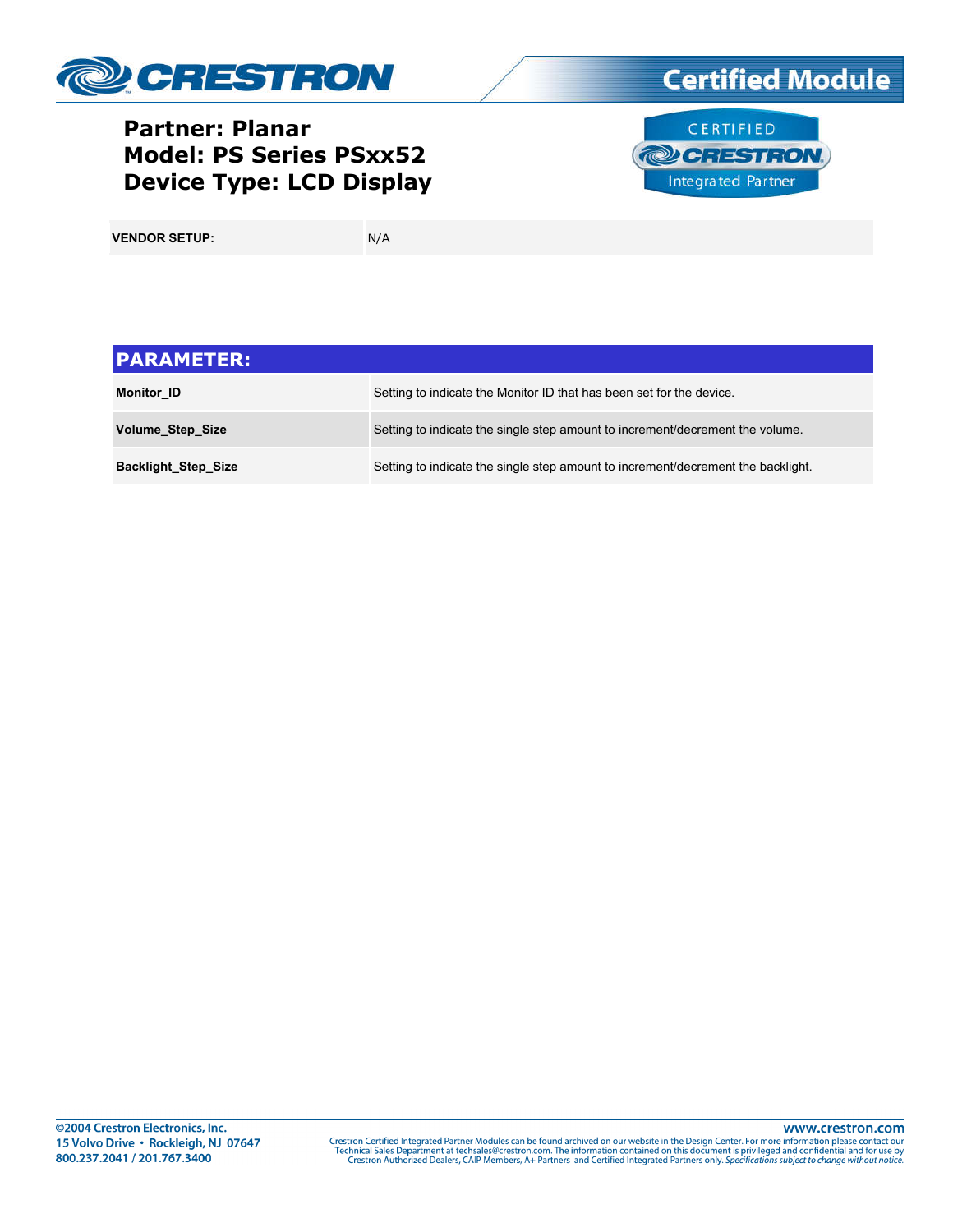

# **Certified Module**

## **Partner: Planar Model: PS Series PSxx52 Device Type: LCD Display**



| <b>CONTROL:</b>           |   |                                                                                                                                                                                                                                           |
|---------------------------|---|-------------------------------------------------------------------------------------------------------------------------------------------------------------------------------------------------------------------------------------------|
| Connect                   | D | Pulse to establish communication with the monitor.                                                                                                                                                                                        |
| <b>Disconnect</b>         | D | Pulse to break communication with the monitor.                                                                                                                                                                                            |
| <b>Reinitialize</b>       | D | Pulse to re-establish communication with the monitor. Pulsing this signal is the<br>equivalent of pulsing Disconnect followed by Connect.                                                                                                 |
| Power_On                  | D | Pulse to turn on the monitor.                                                                                                                                                                                                             |
| Power Off                 | D | Pulse to turn off the monitor.                                                                                                                                                                                                            |
| Power_Toggle              | D | Pulse to toggle the power status of the monitor.                                                                                                                                                                                          |
| Volume_Up                 | D | Pulse to raise the volume of the monitor by 1 step. Hold to raise the volume of the<br>monitor in 1 step increments until released. The volume will be raised by the<br>amount assigned to the parameter "Volume_Step_Size".              |
| <b>Volume Down</b>        | D | Pulse to lower the volume of the monitor by 1 step. Hold to lower the volume of the<br>monitor in 1 step increments until released. The volume will be lowered by the<br>amount assigned to the parameter "Volume_Step_Size".             |
| <b>Volume Set</b>         | A | Set the volume level of the monitor                                                                                                                                                                                                       |
| Volume_Mute_On            | D | Pulse to mute the volume of the monitor.                                                                                                                                                                                                  |
| <b>Volume Mute Off</b>    | D | Pulse to unmute the volume of the monitor.                                                                                                                                                                                                |
| <b>Volume Mute Toggle</b> | D | Pulse to toggle the volume mute status of the monitor.                                                                                                                                                                                    |
| <b>Backlight_Up</b>       | D | Pulse to raise the backlight of the monitor by 1 step. Hold to raise the backlight of<br>the monitor in 1 step increments until released. The backlight will be raised by the<br>amount assigned to the parameter "Backlight_Step_Size".  |
| <b>Backlight Down</b>     | D | Pulse to lower the backlight of the monitor by 1 step. Hold to lower the backlight of<br>the monitor in 1 step increments until released. The backlight will be lowered by the<br>amount assigned to the parameter "Backlight Step Size". |
| <b>Backlight Set</b>      | A | Set the backlight level of the monitor.                                                                                                                                                                                                   |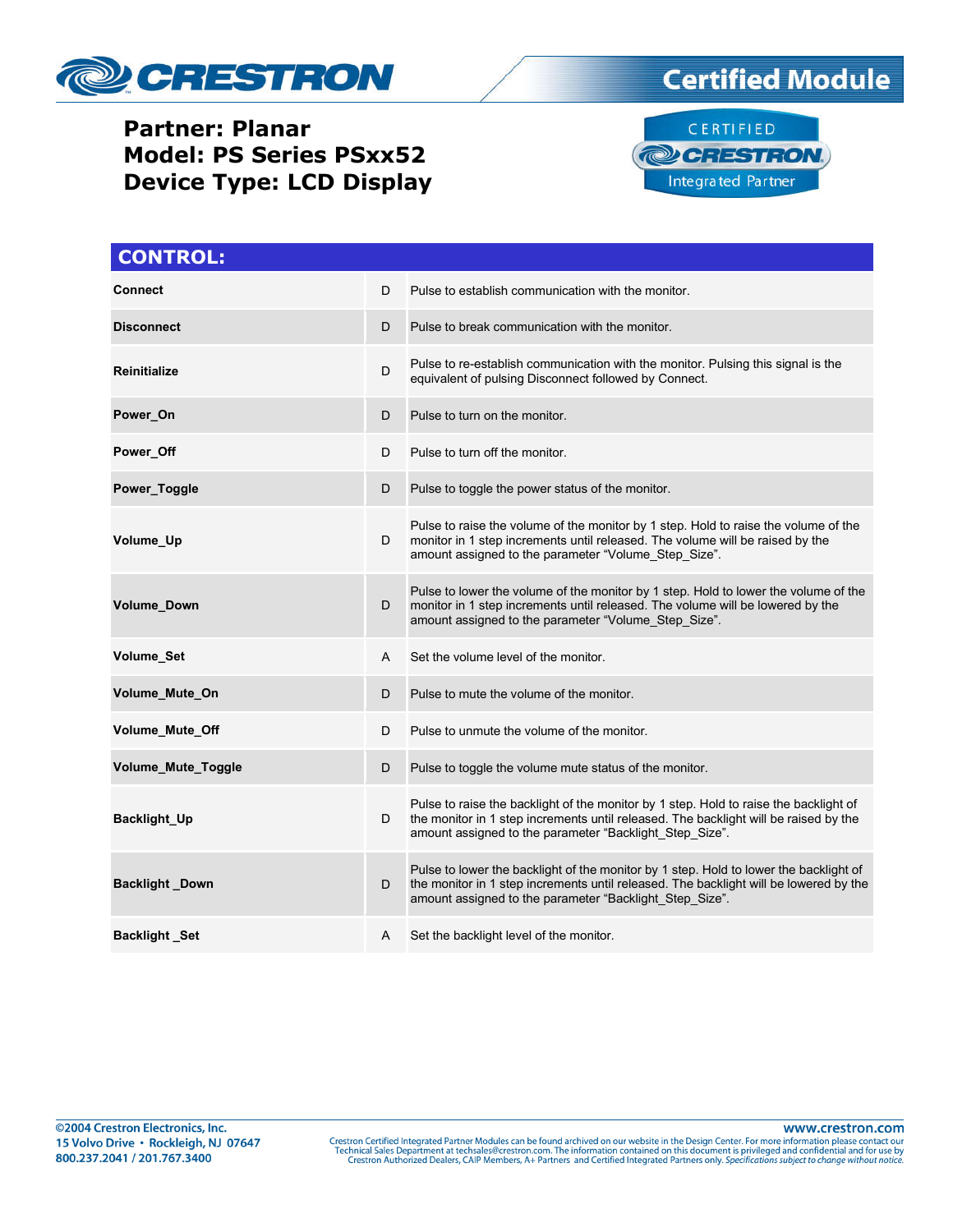

# **Certified Module**

## **Partner: Planar Model: PS Series PSxx52 Device Type: LCD Display**



| <b>CONTROL</b> continued: |   |                                                                                                                                                                                                                                                                 |
|---------------------------|---|-----------------------------------------------------------------------------------------------------------------------------------------------------------------------------------------------------------------------------------------------------------------|
| Video Input [X]           | D | Pulse to switch the current video input on the monitor to [X].                                                                                                                                                                                                  |
| Video Input Cycle         | D | Pulse to cycle to the next video input of the monitor.                                                                                                                                                                                                          |
| Audio_Input_[X]           | D | Pulse to switch the current audio input on the monitor to [X].                                                                                                                                                                                                  |
| Speaker [X]               | D | Pulse to set the monitor Speaker to [X].                                                                                                                                                                                                                        |
| Speaker Cycle             | D | Pulse to cycle to the next speaker of the monitor.                                                                                                                                                                                                              |
| Poll Enable               | D | Latch high to enable polling the monitor for the status of all relevant attributes.<br>Unlatch to turn off polling.<br>Note: the monitor does not provide unsolicited feedback. Enabling polling is highly<br>recommended for accurate and up-to-date feedback. |
| <b>From Device</b>        | S | Serial signal to be routed from a 2-way COM port.                                                                                                                                                                                                               |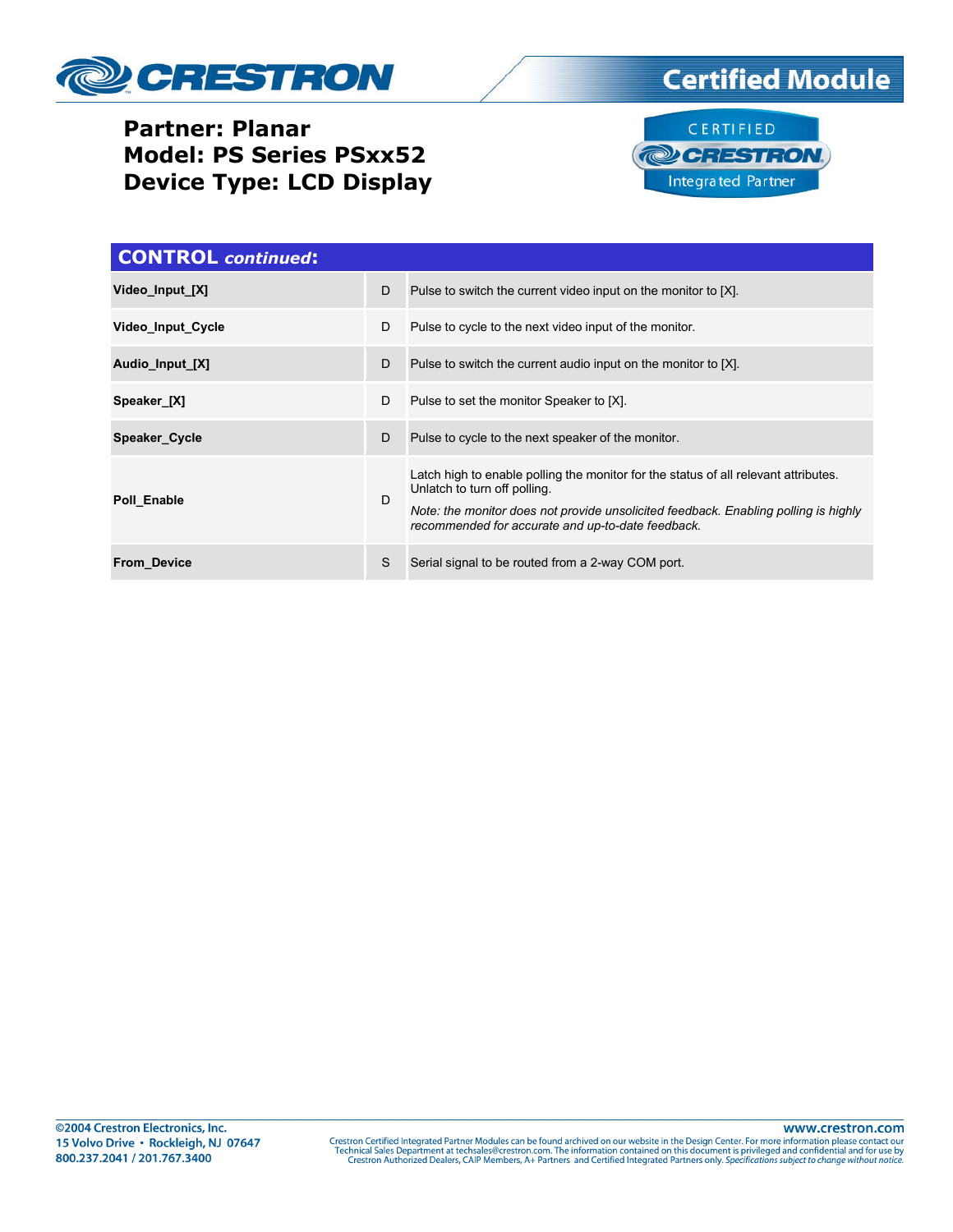

### **Partner: Planar Model: PS Series PSxx52 Device Type: LCD Display**





| <b>FEEDBACK:</b>        |                |                                                                                                                                                                                                                                                                                        |
|-------------------------|----------------|----------------------------------------------------------------------------------------------------------------------------------------------------------------------------------------------------------------------------------------------------------------------------------------|
| <b>Is Communicating</b> | D              | High to indicate that communication has been established with the device. Once<br>communication has been established, the module will attempt to initialize<br>automatically once the monitor is powered on.                                                                           |
| Is Initialized          | D              | High to indicate that the module's internal state variables are now synced with the<br>device's current state.<br>Note: Outgoing commands (other than power) will not be sent to the monitor until<br>the module is initialized. However, heartbeat commands will continue to be sent. |
| Power Is On             | D              | High to indicate the monitor is currently on.                                                                                                                                                                                                                                          |
| <b>Volume Level</b>     | $\overline{A}$ | Value indicating the current volume level of the monitor.                                                                                                                                                                                                                              |
| <b>Volume Is Muted</b>  | D              | High to indicate the volume of the monitor is currently muted.                                                                                                                                                                                                                         |
| <b>Backlight Level</b>  | A              | Value indicating the current backlight level of the monitor.                                                                                                                                                                                                                           |
| Video_Input_Is_[X]      | D              | High to indicate the current video input of the monitor is set to [X].                                                                                                                                                                                                                 |
| Audio Input Is [X]      | D              | High to indicate the current audio input of the monitor is set to [X].                                                                                                                                                                                                                 |
| Speaker Is [X]          | D              | High to indicate the current Speaker of the monitor is set to [X].                                                                                                                                                                                                                     |
| Polling Is Enabled      | D              | High to indicate the module is currently set to poll for device status.                                                                                                                                                                                                                |
| <b>To Device</b>        | S              | Serial signal to be routed to a 2-way COM port.                                                                                                                                                                                                                                        |